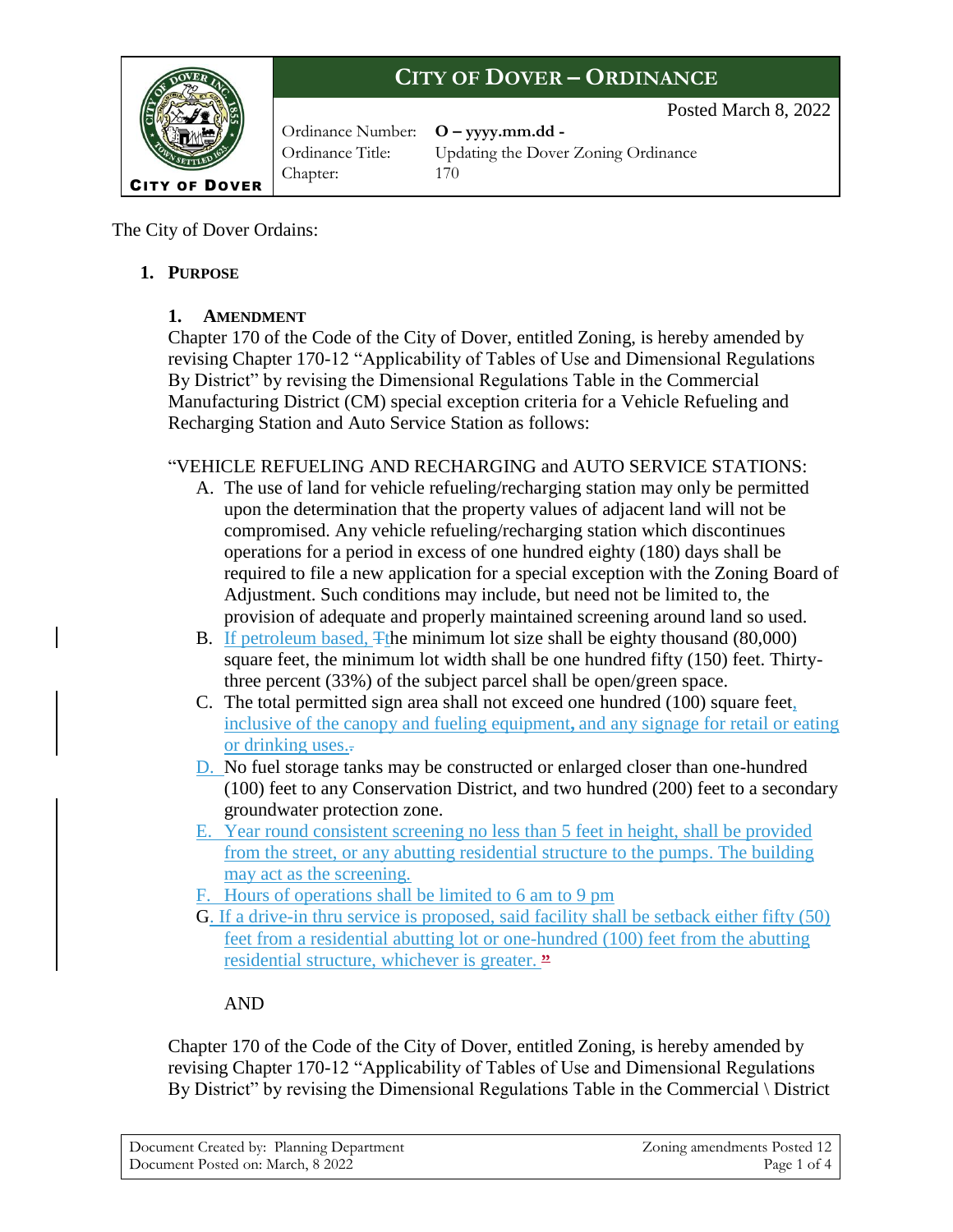

Ordinance Number: **O – yyyy.mm.dd -** Chapter: 170

Ordinance Title: Updating the Dover Zoning Ordinance

Posted March 8, 2022

(C) special exception criteria for a Vehicle Refueling and Recharging Station and Auto Service Station as follows:

- A. The use of land for VEHICLE REFUELING/RECHARGING STATION may only be permitted upon the determination that the property values of adjacent land will not be compromised. Any vehicle refueling/recharging station which discontinues operations for a period in excess of one hundred eighty (180) days shall be required to file a new application for a special exception with the Zoning Board of Adjustment. Such conditions may include, but need not be limited to, the provision of adequate and properly maintained screening around land so used.
- B. If petroleum based, t<sub>The minimum</sub> lot size shall be eighty thousand (80,000) square feet; the minimum lot width shall be one hundred fifty (150) feet. Thirty three percent (33%) of the subject parcel shall be open/green space.
- C. The total permitted sign area shall not exceed one-hundred (100) square feet, inclusive of the canopy and fueling equipment, and any signage for retail or eating or drinking uses.
- D. If a drive-in thru service is proposed, said facility shall be setback either fifty (50) feet from a residential abutting lot or one-hundred (100) feet from the abutting residential structure, whichever is greater. Additionally, adequate vegetative or fence screening shall be constructed. Audible ordering system design features shall include, but not be limited to; non-audible ordering systems (touchpad or human contact) shall be utilized, and hours of operation for the drive-in portion of the business shall be limited to 6:00 a.m. to 9: 00 p.m. Hours of operations shall be limited to 6 am to 9 pm
- E. If a drive-in thru service is proposed, said facility shall be setback either fifty (50) feet from a residential abutting lot or one-hundred (100) feet from the abutting residential structure, whichever is greater.
- F. No fuel storage tanks may be constructed or enlarged closer than one-hundred (100) feet to any Conservation District, and two hundred (200) feet to a secondary groundwater protection zone.
- D.G. Year round consistent screening no less than 5 feet in height, shall be provided from the street, or any abutting residential structure to the pumps. The building may act as the screening.

## **2. AMENDMENT**

Chapter 170 of the Code of the City of Dover, entitled Zoning, is hereby amended by revising Chapter 170-12 "Applicability of Tables of Use and Dimensional Regulations By District" by revising the Dimensional Regulations Table in the Commercial Manufacturing District (CM) Conditional Use Permit criteria for a Self-Storage Facility as follows: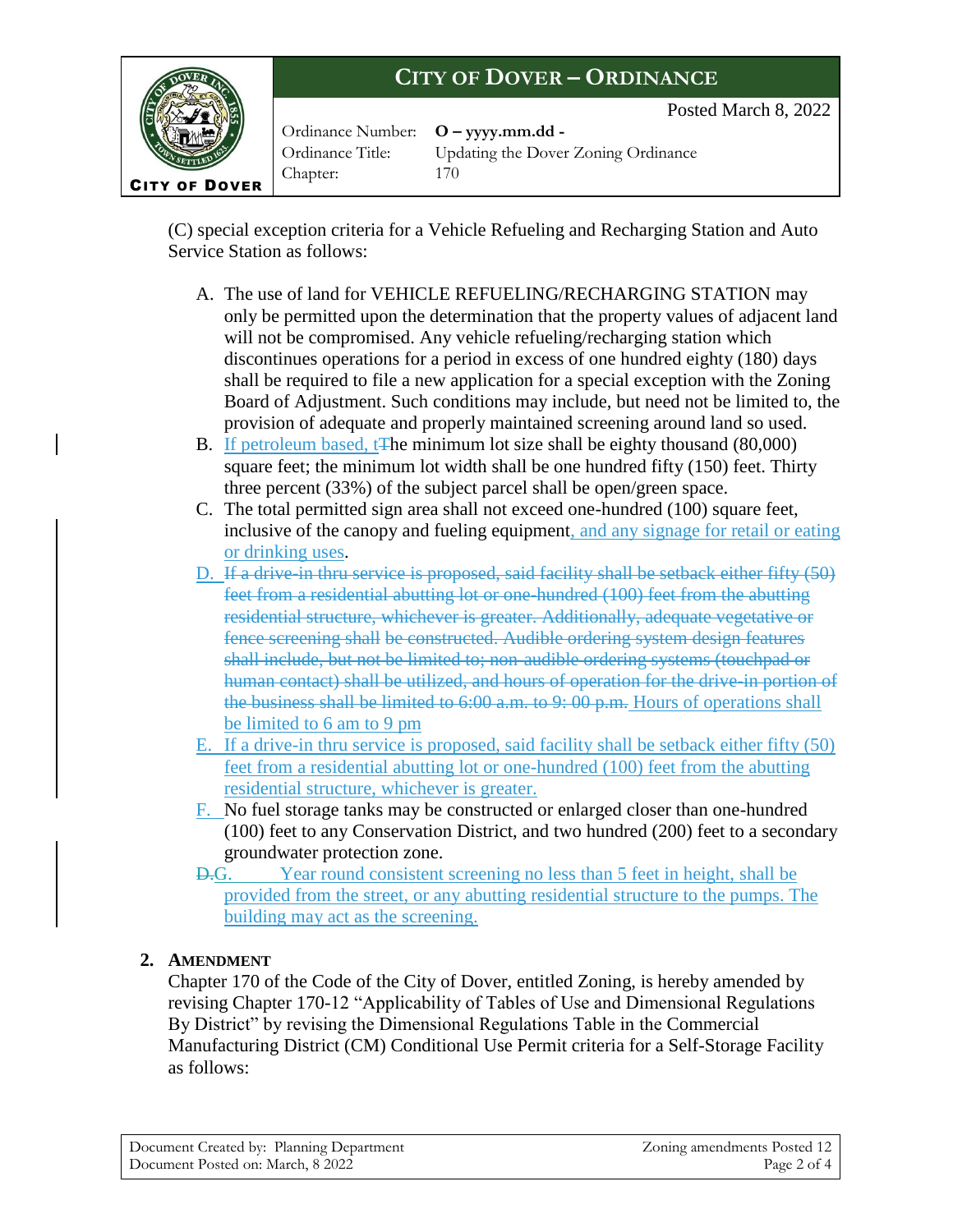**ITY OF DOVER** 

Ordinance Number: **O – yyyy.mm.dd -** Chapter: 170

Ordinance Title: Updating the Dover Zoning Ordinance

Posted March 8, 2022

SELF-SERVICE STORAGE FACILITY shall be allowed if a Conditional Use Permit is granted by the PLANNING BOARD upon a finding that the following criteria are met:

- A. The minimum front SETBACK shall be double the SETBACKs required in the district.
- B. Any No storage unit BUILDING which units are externally accessed shall be visible from the STREET shall be located to be perpendicular to the STREET, with no storage unit doors facing the STREET.
- C. Hours of operation shall be limited to 9 am to 9 pm, Monday through Friday, and 10 am to 6 pm on Saturday and Sunday.

#### $B_{\cdot}$

C.D. If adjacent to a residential district or a LOT containing a residential use, the facility shall:

- i. Be limited to a one story STRUCTURE with a height no more than twenty (20) feet.
- ii. Restrict the hours of operation to 9 am to 9 pm, Monday through Friday, and 10 am to 6 pm on Saturday and Sunday.
- iii.ii. Not hold auctions or sales of contents of storage containers.
- $i_{\text{y}}$ iii. Have screening sufficient to block the view of the BUILDINGS from abutting parcels and shall prohibit lighting from shedding onto abutting parcels.
- D.E. All setbacks shall be double the setbacks required in the district, not just the front setback.
- E.F. The architectural design standards of Chapter 153-14L(8)(b) shall be adhered to.

#### AND

Chapter 170 of the Code of the City of Dover, entitled Zoning, is hereby amended by revising Chapter 170-6 "Word Usage and Definitions" by revising the definition for Self-Storage Facility as follows:

**"SELF-SERVICE STORAGE FACILITY** means a building or a group of buildings consisting of individual, self-contained units of various sizes rented or leased for selfstorage of customers' property. Internally accessed facilities shall be considered warehousing"

## **3. TAKES EFFECT**

This ordinance shall take effect upon passage and publication of notice as required by RSA 47:18.

## **AUTHORIZATION**